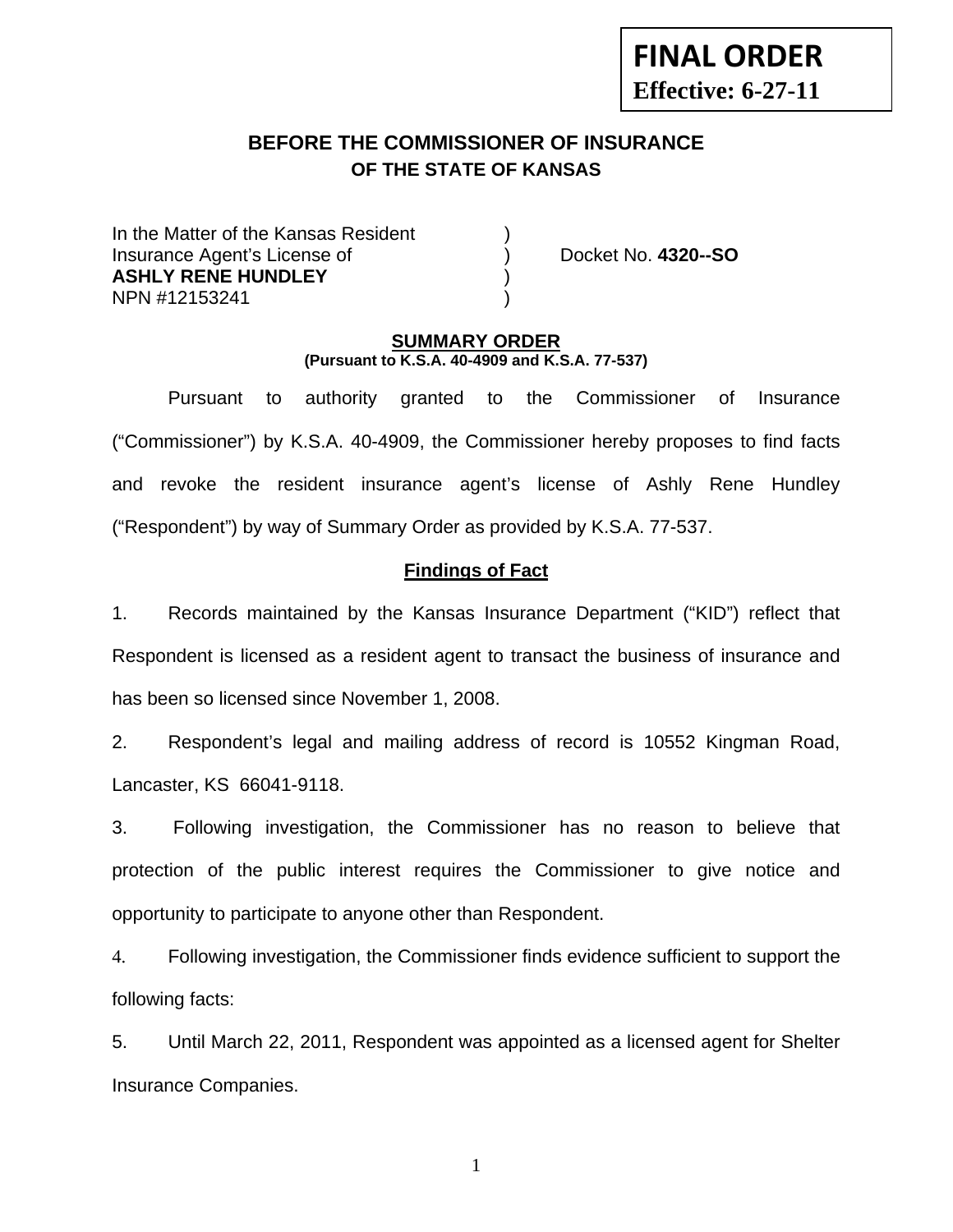6. As a Shelter agent, Respondent accepted and receipted premium payments by both cash and check from a consumer, J.D., for automobile and homeowners policies without applying the premium to policies, and Respondent produced documents indicating insurance coverage was in effect when, in fact, the policies had been cancelled for nonpayment or because Respondent failed to complete underwriting requirements.

7. Respondent paid a claim for damage to one of J.D.'s uninsured vehicles in June 2010 without submitting the claim to the company or informing J.D. he did not have coverage.

8. J.D.'s home and vehicles remained uninsured until after Respondent's termination from Shelter.

9. By letter dated April 6, 2011, and mailed to Respondent's address of record, a KID consumer assistance representative requested that Respondent respond to the consumer complaint regarding J.D.'s policies.

10. When Respondent had not responded by April 29, 2011, the representative mailed a second request.

11. To date Respondent has not responded, and the letters have not been returned.

12. By letter dated May 12, 2011, and mailed to Respondent at her address of record, counsel for KID summarized the foregoing facts and invited Respondent to reply if she disputed any of them.

13. To date, Respondent has not replied, and the letter has not been returned; thus, the facts are undisputed.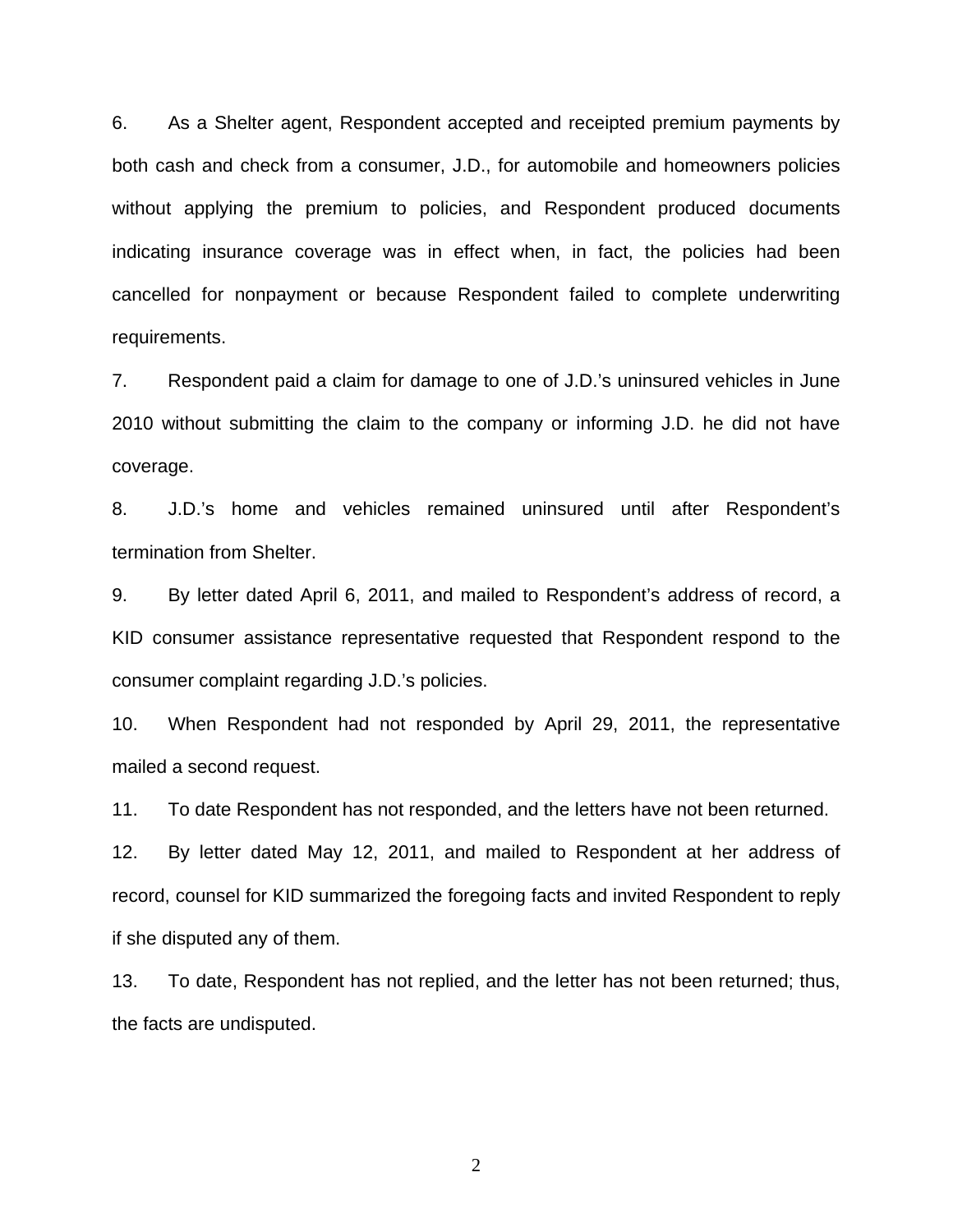#### **Applicable Law**

#### 14. K.S.A. 40-4909(a) provides, in relevant part:

"The commissioner may deny, suspend, revoke or refuse renewal of any license issued under this act if the commissioner finds that the applicant or license holder has. . . (4) Improperly withheld, misappropriated or converted any moneys or properties received in the course of doing insurance business. . . . (8) Used any fraudulent, coercive, or dishonest practice, or demonstrated any incompetence, untrustworthiness, or financial irresponsibility in the conduct of business in this state or elsewhere. . . ." K.S.A. 40-4909(a).

15. In addition, the Commissioner may revoke any license issued under the Insurance Agents Licensing Act if the Commissioner finds that the interests of the insurer or the insurable interests of the public are not properly served under such license. K.S.A. 40-4909(b).

#### **Conclusions of Law**

16. The Commissioner has jurisdiction over Respondent as well as the subject matter of this proceeding, and such proceeding is held in the public interest.

17. The Commissioner finds, based on the undisputed facts that Respondent has improperly withheld, misappropriated, or converted money or property received in the course of doing insurance business.

18. The Commissioner also finds from the same facts that Respondent has used dishonest practices and demonstrated untrustworthiness or financial irresponsibility in the conduct of business.

19. Based on the foregoing findings, the Commissioner concludes that sufficient grounds exist for the revocation of Respondent's insurance agent's license pursuant to K.S.A. 2004 Supp. 40-4909(a).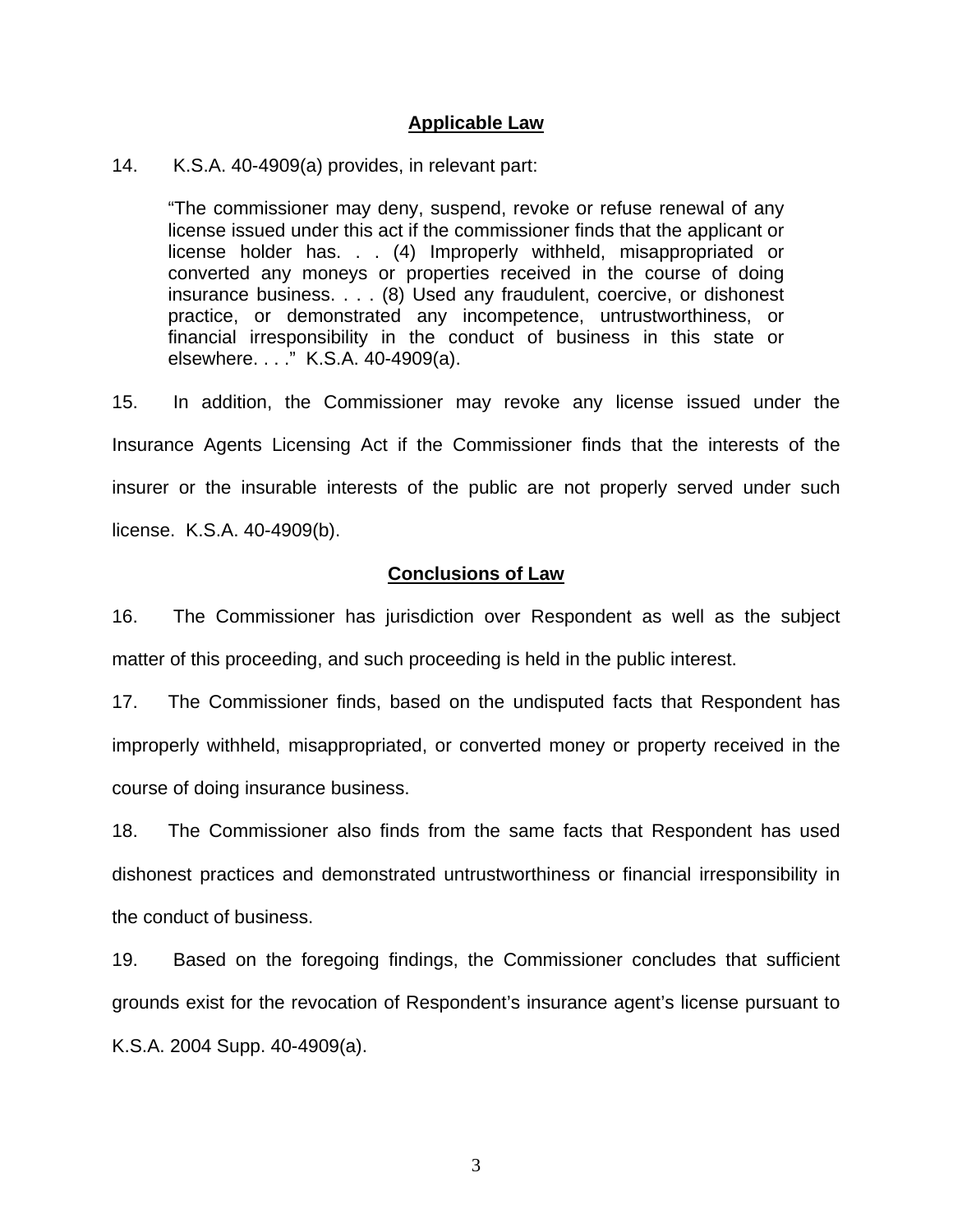20. The Commissioner further finds that Respondent's license may be revoked pursuant to K.S.A. 40-4909(b) because the insurer and the insurable interests of the public are not properly served under the license.

21. Based on the facts and circumstances set forth herein, it appears that the use of summary proceedings in this matter is appropriate, in accordance with the provisions set forth in K.S.A. 77-537(a), in that the use of summary proceedings does not violate any provision of the law, the protection of the public interest does not require the KID to give notice and opportunity to participate to persons other than Respondent, and after investigation, KID believes in good faith that the allegations will be supported to the applicable standard of proof.

#### **Policy to be Served**

 Before issuing an insurance agent license, the Commissioner must determine that the applicant is qualified and has not committed any act that would be grounds for denial, suspension, or revocation. K.S.A. 40-4905(b). Further, the Commissioner may revoke any license issued under the Insurance Agents Licensing Act if the Commissioner finds that the interests of the insurer or the insurable interests of the public are not properly served under the license. K.S.A. 40-4909(b). The following action is appropriate to promote the security and integrity of the insurance business and protect insurance consumers by licensing, or continuing to license, persons or entities to sell, solicit, or negotiate insurance in the State of Kansas only if their conduct indicates they are both qualified and trustworthy.

 **IT IS THEREFORE ORDERED BY THE COMMISSIONER OF INSURANCE THAT** the Kansas resident insurance agent's license of **ASHLY RENE HUNDLEY** is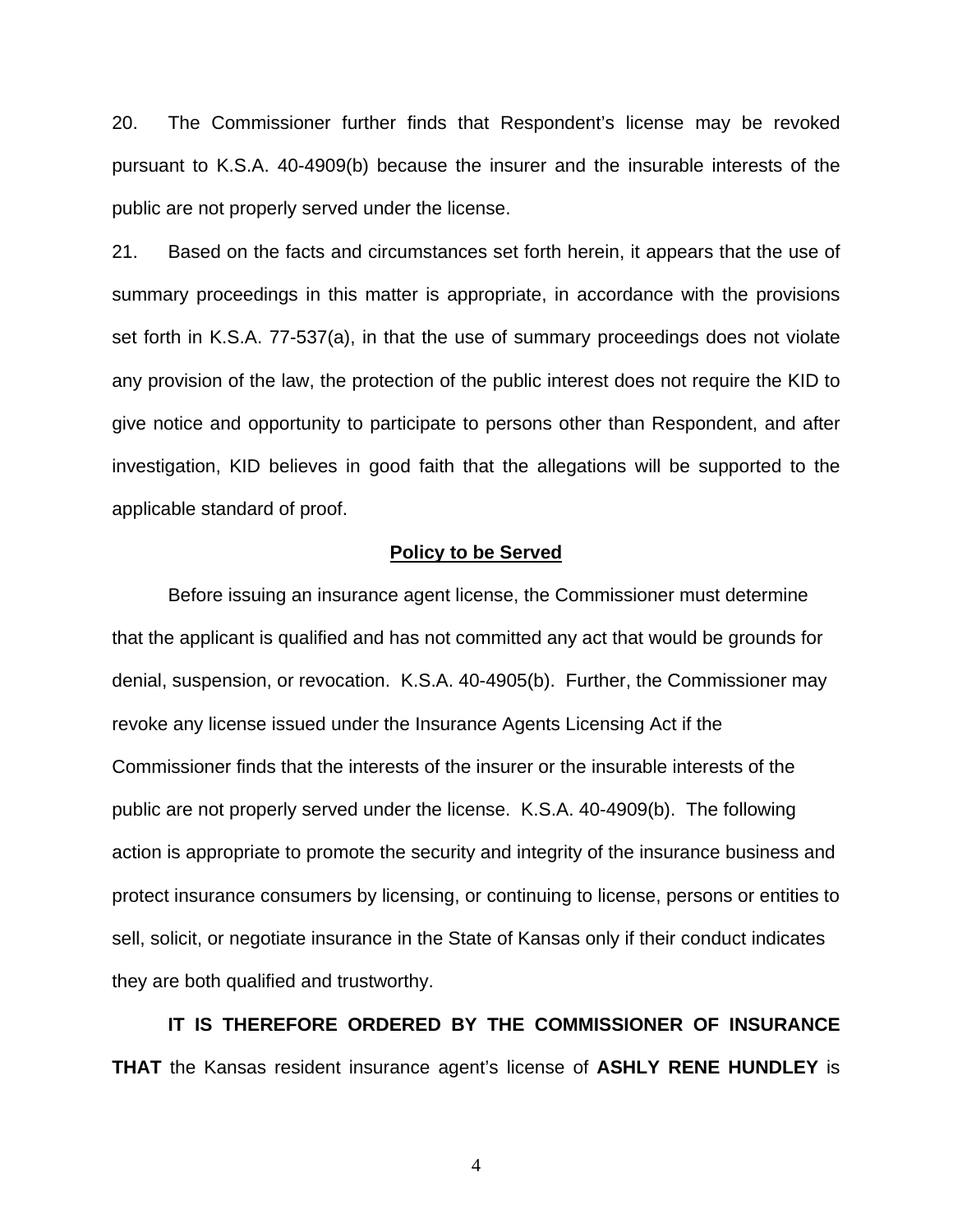hereby **REVOKED. It is further ordered,** that **ASHLY RENE HUNDLEY** shall **CEASE and DESIST** from the sale, solicitation, or negotiation of insurance, doing any act toward the sale, solicitation, or negotiation of insurance, and/or receiving compensation deriving from the sale, solicitation, or negotiation of insurance conducted on and after the effective date of this order.

## **IT IS SO ORDERED THIS \_\_9th\_\_ DAY OF JUNE 2011, IN THE CITY OF TOPEKA, COUNTY OF SHAWNEE, STATE OF KANSAS.**



/s/ Sandy Praeger Sandy Praeger Commissioner of Insurance

 \_/s/ Zachary J.C. Anshutz\_\_\_\_\_\_\_\_\_\_\_ Zachary J.C. Anshutz General Counsel

## **NOTICE OF RIGHTS TO HEARING AND REVIEW**

**Within fifteen (15) days of the date of service of this Summary Order, Respondent** may submit a written request for a hearing pursuant to K.S.A. 77-537 and

K.S.A. 77-542. Any request for a hearing should be addressed to the following:

 Zachary J.C. Anshutz, General Counsel Kansas Insurance Department 420 S.W. 9<sup>th</sup> Street Topeka, Kansas 66612

If a hearing is requested, the Kansas Insurance Department will serve notice of the time and place of the hearing and information on procedures, right of representation, and other rights of parties relating to the conduct of the hearing.